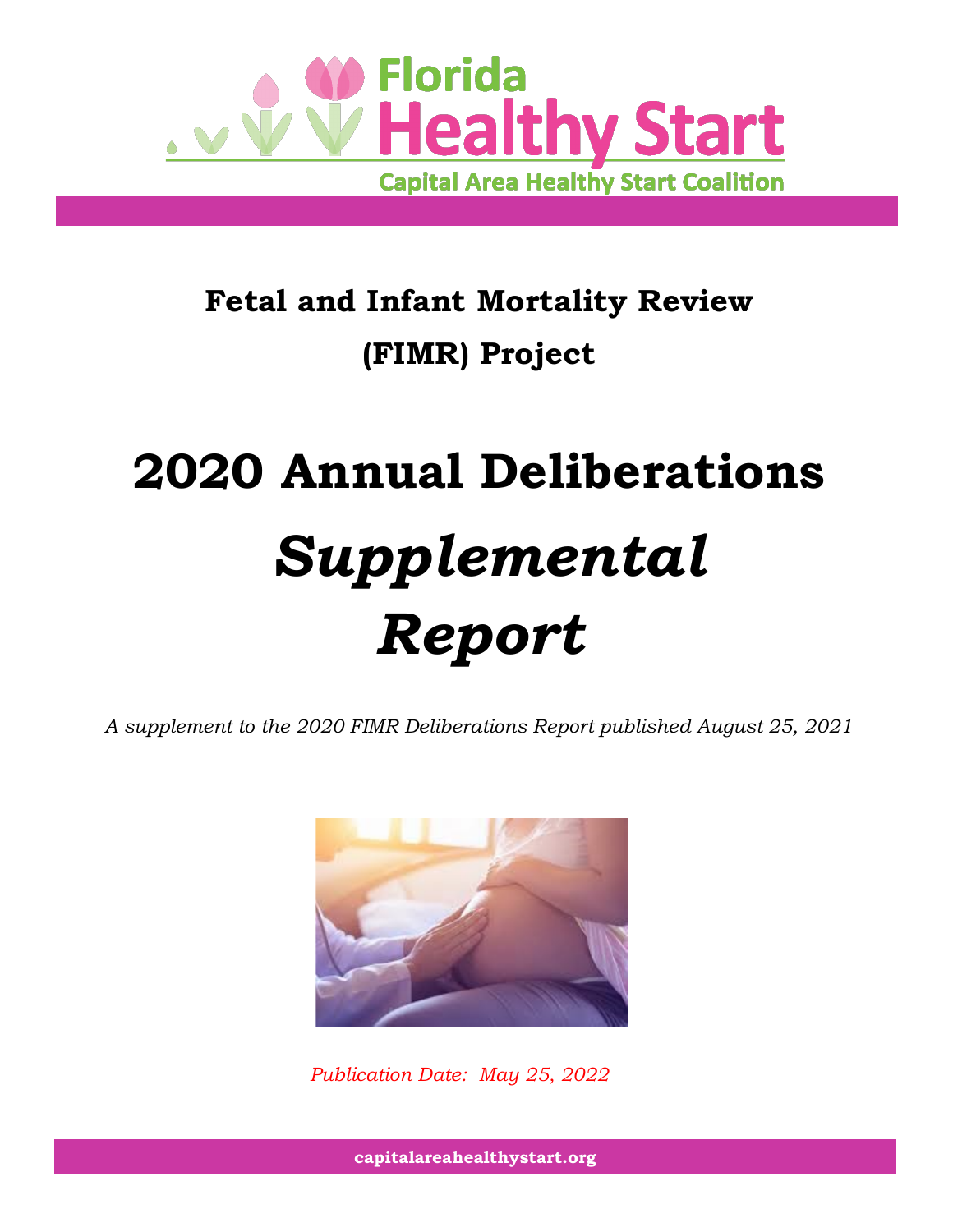

*The Capital Area Healthy Start Coalition (CAHSC) is dedicated to reducing fetal and infant mortality in Leon and Wakulla counties. This mission requires knowing what factors contribute to those heart-breaking outcomes and working hard to mitigate or eliminate them. The CAHSC facilitates the Capital Area Fetal and Infant Mortality Review (FIMR) Project to identify factors that contribute to fetal and infant losses in Leon and Wakulla counties.*

*On August 25, 2021, the CAHSC published our 2020 Annual Deliberations Report. That publication included a compilation of data from 30 fetal and infant deaths cases that occurred in our two counties and were reviewed by our FIMR Project, local data on all 57 infant and fetal deaths that occurred in 2020 in our two counties, recommendations by our FIMR Case* 



*Review Team for the year, and information about the FIMR process and CAHSC initiatives.*

*This publication is a supplemental report to the August 25, 2021, publication and consists of State and local data from the Florida Community Health Assessment Resource Tool (FL CHARTS). Due in part to the pandemic, 2020 data was not available in FL CHARTS at the time of our 2020 FIMR Deliberations Report publication.*

*FL CHARTS contains data from birth and death certificates in Florida. It is important that we compare local FIMR findings with overall State and county statistics as we work on selecting and implementing local initiatives to mitigate issues being seen locally.* 

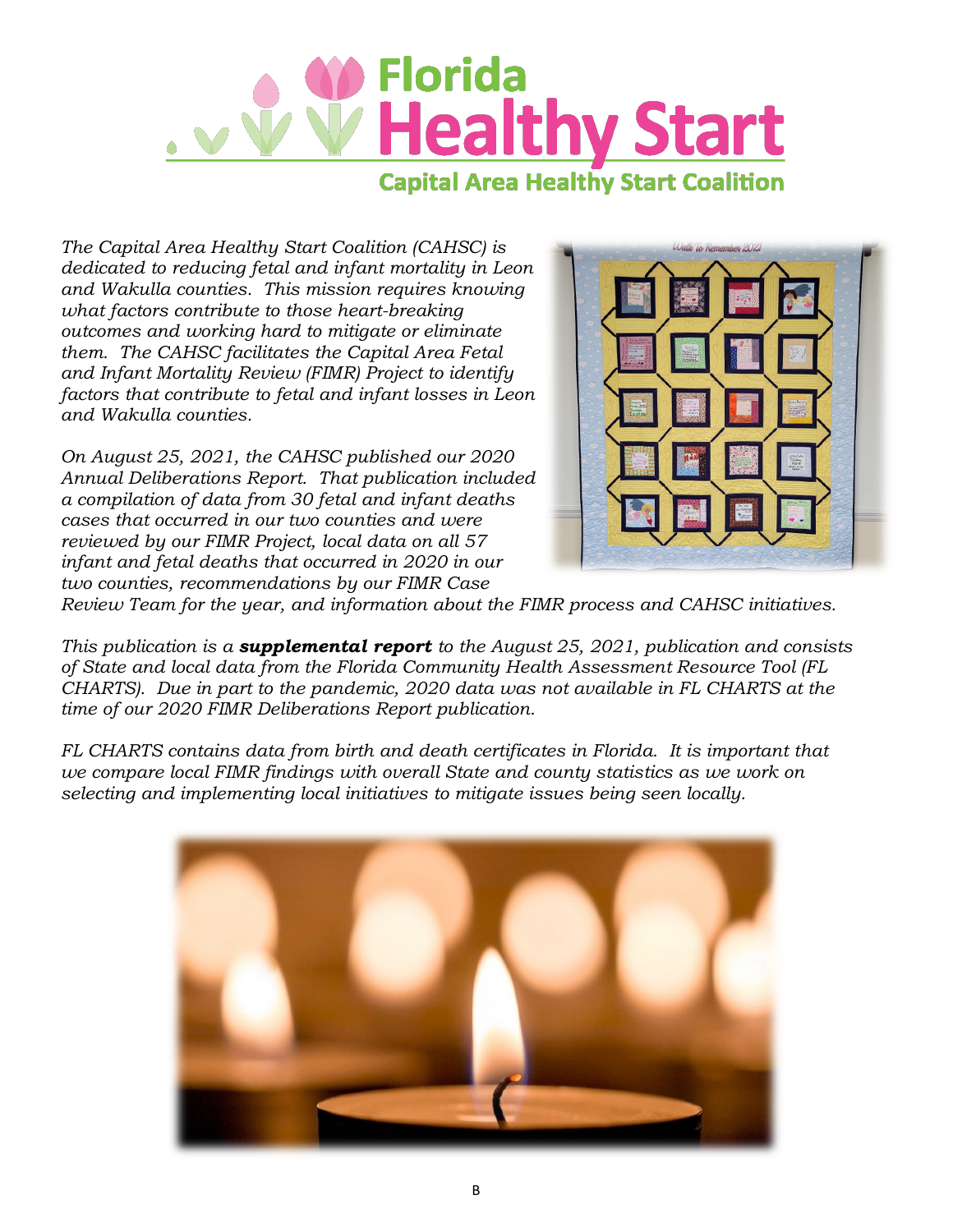

#### **Table of Contents**

*All data is this publication came from Florida CHARTS. Data from the Coalition's FIMR project is referenced in some of the narratives below the data charts and graphs.*

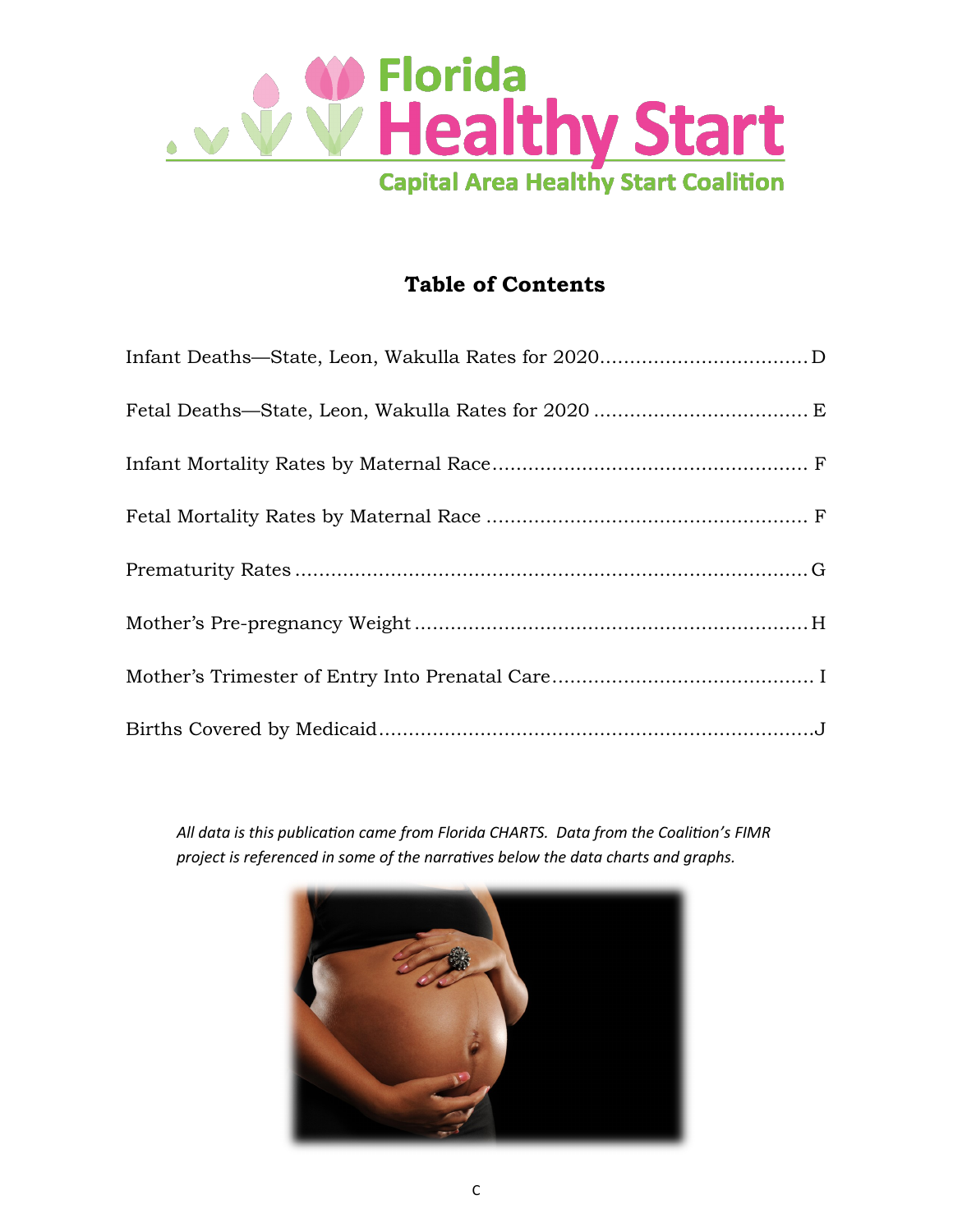

# **Infant Deaths per 1,000 Live Births**

Florida CHARTS, Calendar Years 2018, 2019, 2020



The definition of an infant death is when a baby is born alive and takes at least one breath but, sadly, dies before their 1st birthday. Infant mortality rates are an important factor in determining the overall health of a community. The infant mortality rates in the state of Florida have remained fairly consistent from 2018 through 2020. However, while the infant mortality rate in the State had slightly decreased in 2020, the rate in Leon County increased. Additionally, the infant mortality rates in both Leon and Wakulla counties were higher than the State rate in all three years. In 2018, there were 1,334 infant deaths in Florida, 25 in Leon, and 4 in Wakulla. In 2019, the number of infant deaths were 1,328 in Florida, 25 in Leon, and 4 in Wakulla. Florida had 1,213 infant deaths 2020, Leon had 30, and Wakulla had 3.

*It is important in looking at rates to note that in smaller counties, such as Wakulla County, one death increases the rate more dramatically than in larger counties. Leon County is considered to be a midsized county. Florida also has large and very large counties that are given these designations based on population.*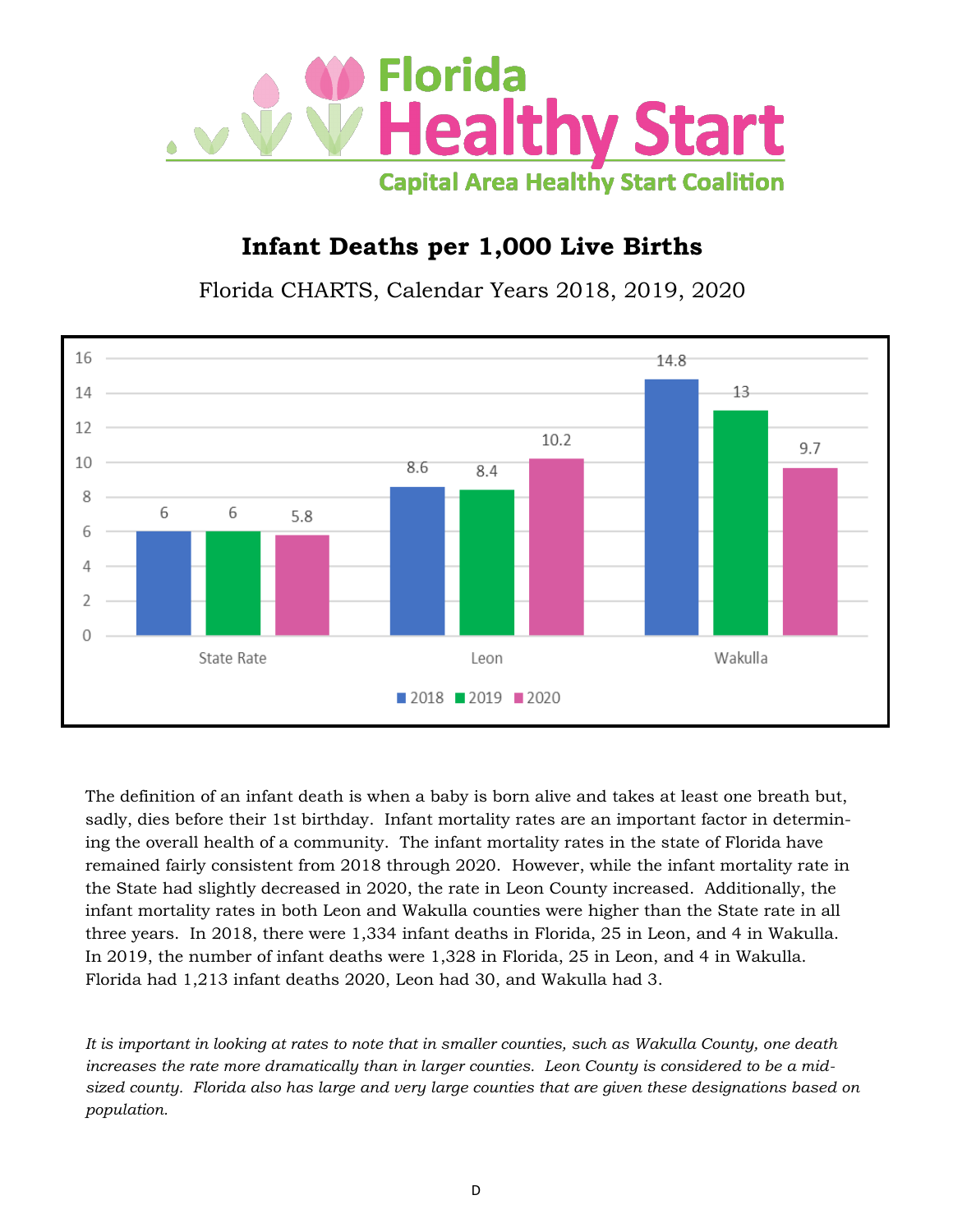

# **Fetal Deaths per 1,000 Deliveries**

Florida CHARTS, Calendar Years 2018, 2019, 2020



A fetal death occurs when a baby is delivered after 20 weeks gestation but is not born alive. Deliveries prior to 20 weeks are considered to be miscarriages and are not reported to Vital Statistics nor counted as a fetal deaths in Florida. In 2020, the fetal mortality rate for Leon County increased quite a bit from 2019 but was still lower than in 2018. In Leon County, there were 26 fetal deaths in 2018, 9 in 2019, and 23 in 2020. In Wakulla County, there was 1 fetal death in 2018, 4 in 2019, 1 in 2020. Although there were the same number of fetal deaths in Wakulla County in 2020 as in 2018, the rate is higher in 2020 because less babies were delivered in 2020 than in 2018 (309 vs. 339).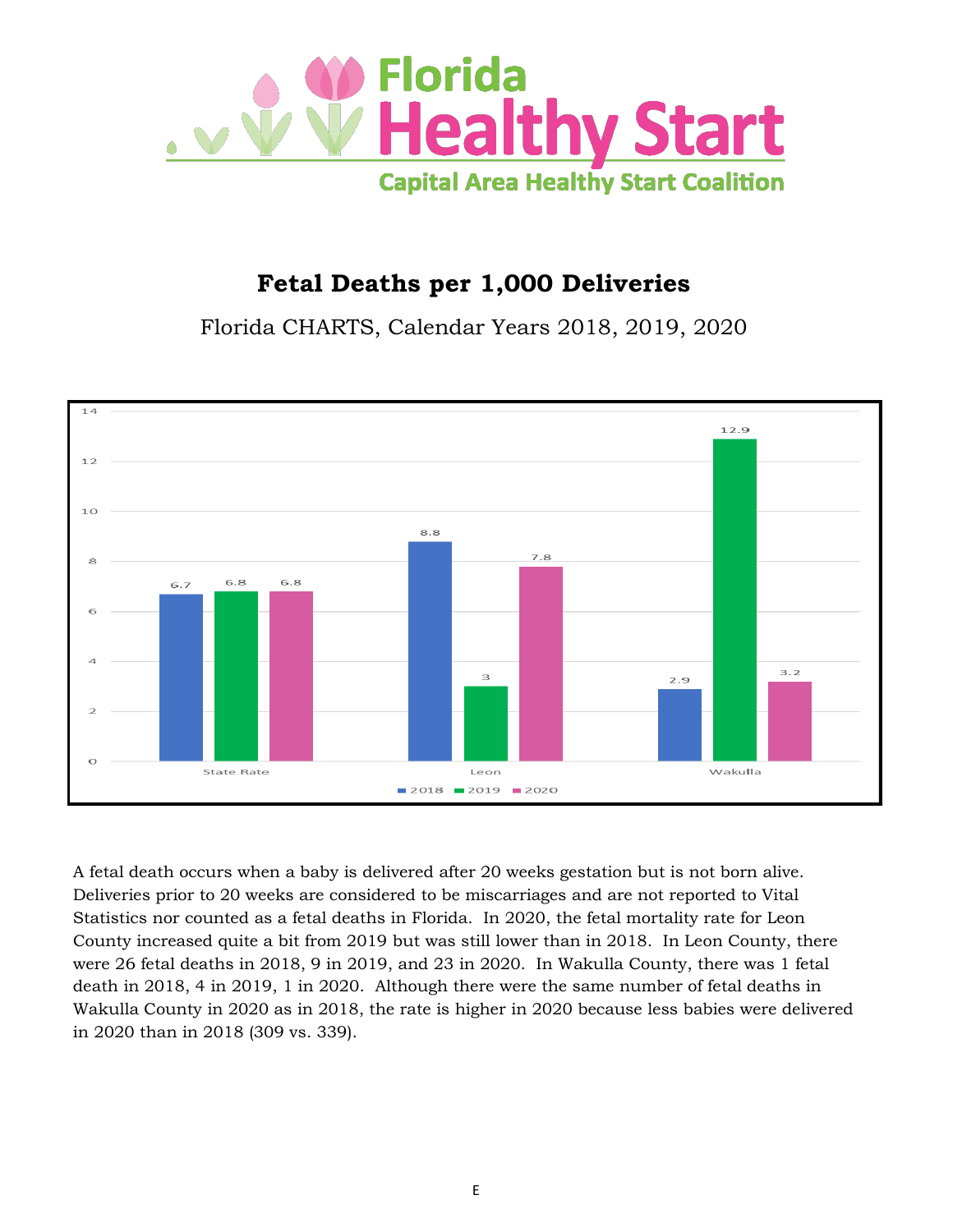

#### **Florida Infant Mortality Rate by Maternal Race**





The infant mortality rate decreased in 2020 for all women in the state of Florida. However, the rates for Black women were significantly higher than for other women in all three years except for women who gave birth in 2019 whose race was not known.

#### **Florida Fetal Mortality Rate by Maternal Race**

*Per 1,000 deliveries* FL CHARTS, Calendar Years 2018, 2019, 2020



In all three years, Black women in Florida had over twice the rate of fetal losses than White women and nearly double the rate of all women in Florida whose races were identified.

*See pg. 9 in the August 25, 2021, FIMR Deliberations Report for data on local infant and fetal deaths.*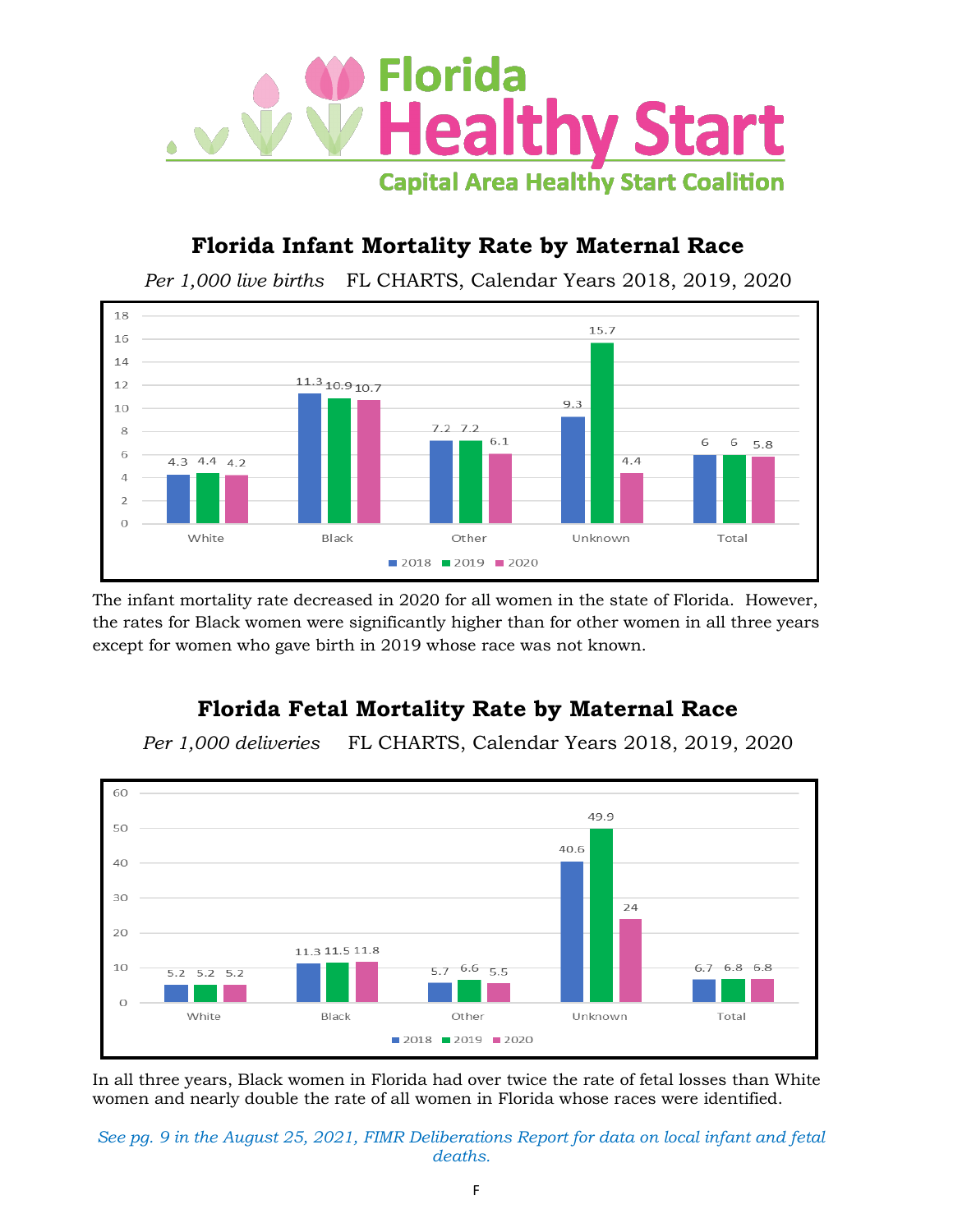

# **Florida Infant Mortality Rate** *per 1,000 live births Prematurity*

FL CHARTS, Calendar Years 2018, 2019, 2020



Prematurity is defined as the birth of a baby prior to 37 weeks gestation. Prematurity is the leading cause of infant deaths. The chart above shows the rates of babies being born premature in our FIMR area (Leon and Wakulla counties) as compared to the State. The number of babies born early in our two counties were: 2018: Leon-321, Wakulla-34; 2019: Leon-351; Wakulla-33; and 2020: Leon-312, Wakulla-40.

*See pg. 14 in the August 25, 2021, FIMR Deliberations Report for local FIMR data.*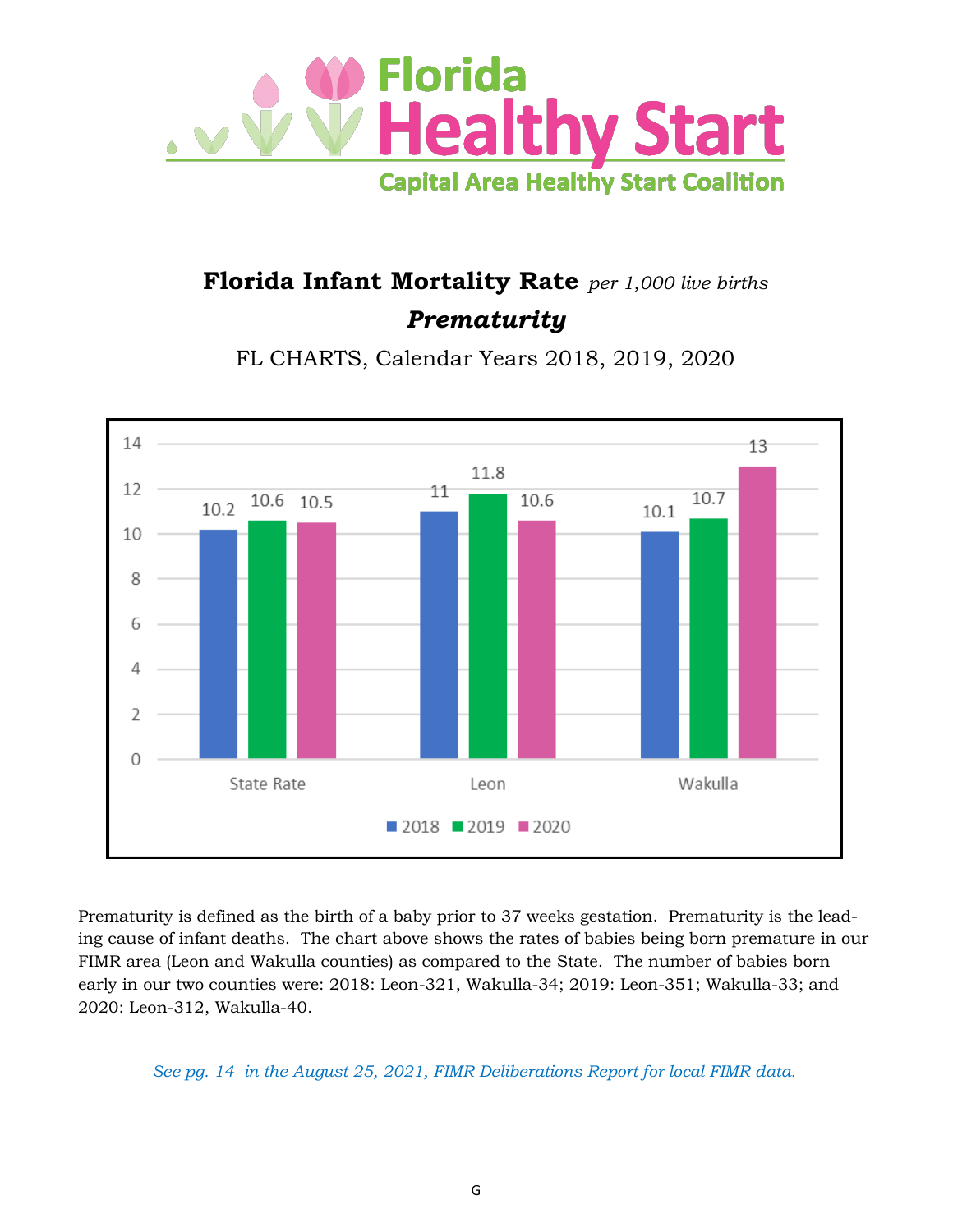

# **Percentage of Births to Mothers Who Were Underweight, Overweight or Obese When the Pregnancy Began**



FL CHARTS, Calendar Year 2020

The rate of maternal obesity in our two counties was higher than the State rate. Florida CHARTS uses the following BMIs to calculate weight: *Underweight <18.5, normal weight 18.5-24.9, overweight 25-29.9, obese >30.* FL CHARTS does not report on the rates or number of women who had a normal weight or on the number/rates where the weight was not known. We have found through our FIMR project that there often is no maternal pre-pregnancy weight listed on infant birth certification. Since FL CHARTS data for maternal weight comes from those birth certificates, we cannot assume that women not captured in the data above were of normal weight.

A significant FIMR finding locally was that although the obesity rates for all pregnant women in Leon and Wakulla counties were 30.9% and 32.2% respectively, 53% of women who had an infant or fetal loss in the 30 cases reviewed by the FIMR Project were obese. Research shows that obesity can contribute to, or can be caused by, conditions that can affect pregnancy outcomes such as diabetes and hypothyroidism.

*See pg. 16 in the August 25, 2021, FIMR Deliberations Report for local FIMR data.*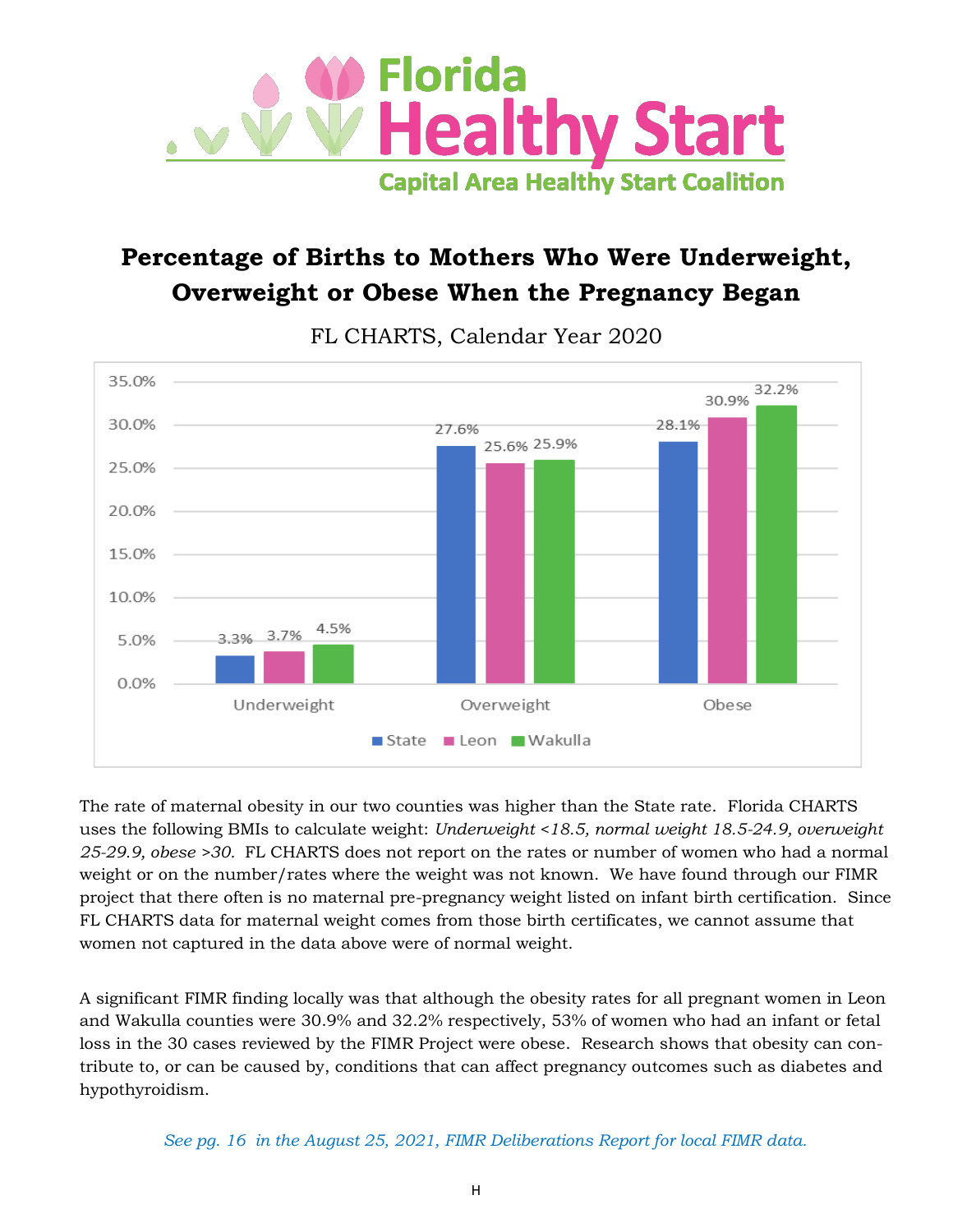

### **Mother's Trimester of Entry into Prenatal Care**

FL CHARTS, Calendar Year 2020



Per FL CHARTS, the percentage of women who received early prenatal care in Leon and Wakulla counties, and had a live birth, is higher than the State rate. Information on entry into prenatal care is not available in FL CHARTS for fetal deaths as this is not recorded by Vital Statistics. Per case findings from our local FIMR program, only 51% of the women who had an infant or fetal loss in 2020 received early prenatal care.

*See pg. 16 in the August 25, 2021, FIMR Deliberations Report for local FIMR data.*